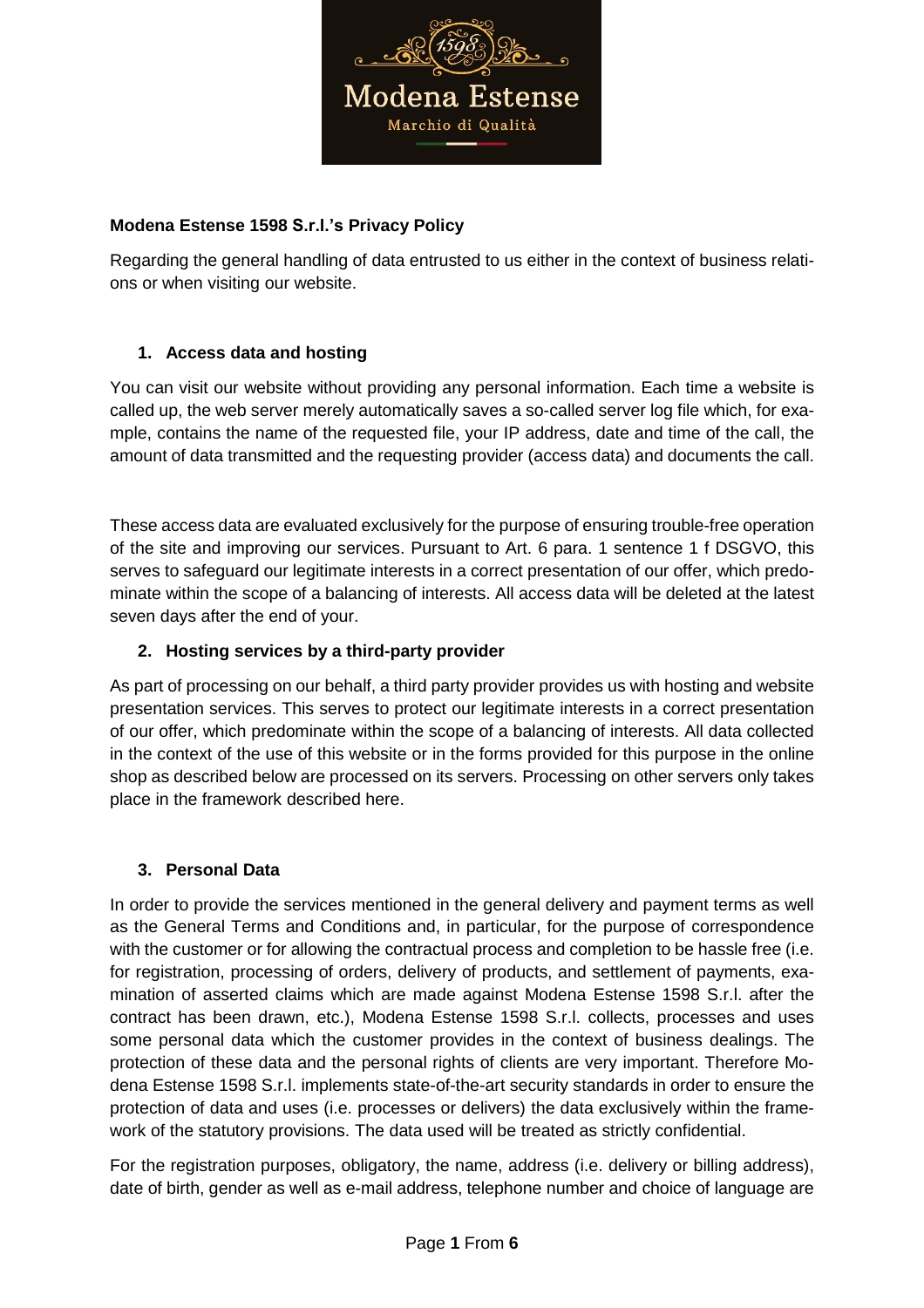requested and stored by Modena Estense 1598 S.r.l.. Additionally in the course of ordering information about the products ordered and payment information (i.e., credit card information, account information or other payment data) is stored.

- **4. Modena Estense 1598 S.r.l. uses this personal information for the following purposes:**
- Creating and maintaining the customer master data for order processing;
- Assessing the requirements for registration or order in the online Webshop;
- Correspondence with the customer in connection with the order and completion of the contract. For this purpose, the address data of the customer is transferred to selected logistics partners;
- Sending of electronic information about Modena Estense 1598 S.r.l.'s product range (such as special offers and news) via e-mail (only if the customer has consented to these promotional measures). This is also the category where language plays an important part;
- Internal division into categories (e.g., woman/man and age) in order to allow for the (electronic) transmission of customised information;

The protection and security of customer data is important for Modena Estense 1598 S.r.l.. That is why our electronic data processing system is protected with passwords and thus secured against access by unauthorised third parties.

# **5. E-mail newsletter**

E-mail advertising with subscription to the newsletter:

If you register for our newsletter, we use the data required for this or separately communicated by you in order to regularly send you our e-mail newsletter on the basis of your consent in accordance with Art. 6 Para. 1 S. 1 lit. a DSGVO.

You can unsubscribe from the newsletter at any time and either by sending a message to the contact option described below or via a link provided for this purpose in the newsletter. After deregistration, we delete your e-mail address unless you have expressly consented to further use of your data or we reserve the right to use data beyond this, which is permitted by law and about which we inform you in this declaration.

The newsletter is sent within the framework of a processing on our behalf by a service provider to whom we pass on your e-mail address for this purpose.

This service provider is located within a country of the European Union or the European Economic Area.

# **6. Integration of the Trustbadge Trusted Shop**

To display our ratings collected with Trusted Shops, the Trusted Shops Trustbadge is integrated on this website.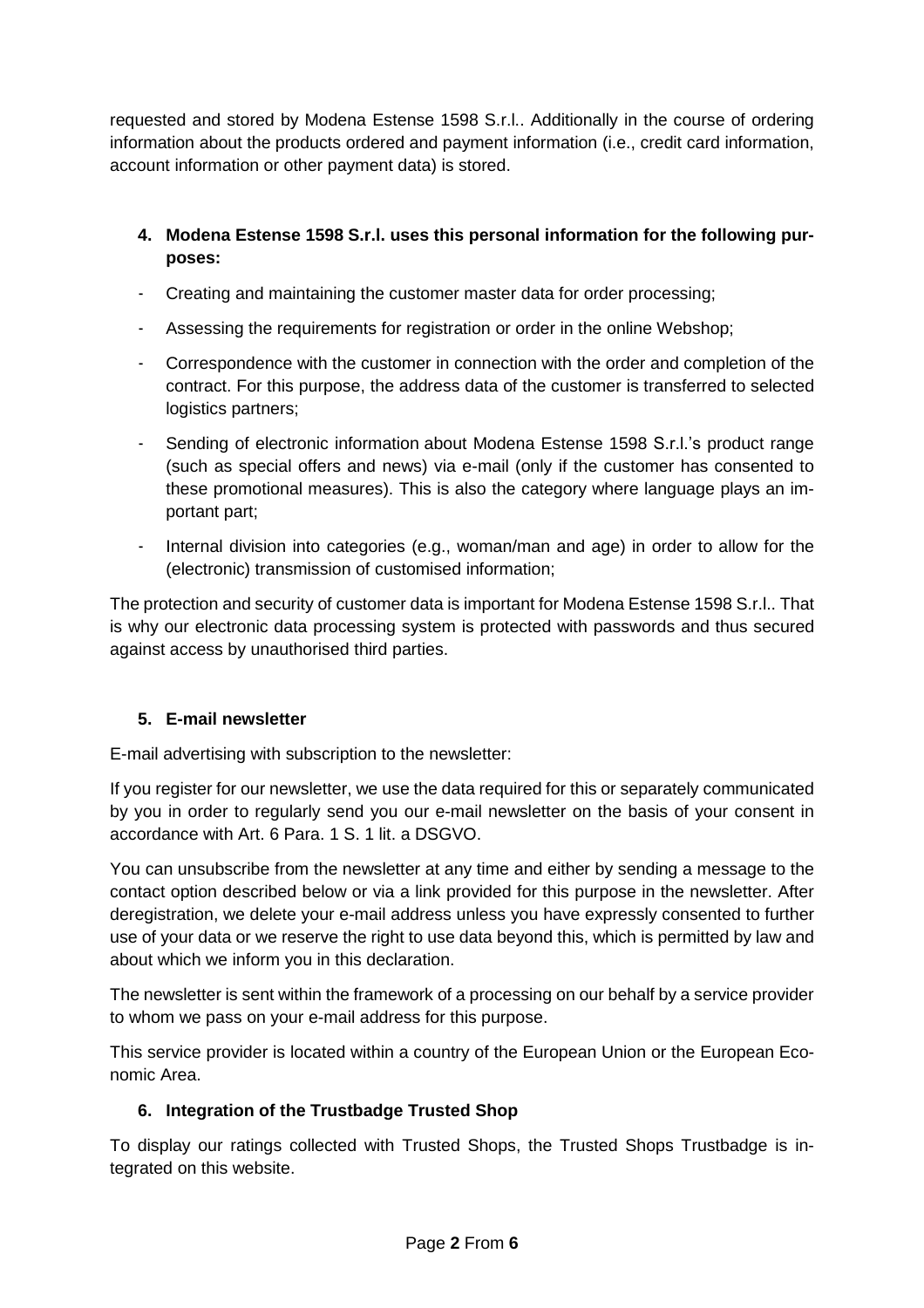This serves to safeguard our legitimate interests in an optimal marketing of our offer in accordance with Art. 6 Para. 1 S. 1 lit. f DSGVO, which predominate in the context of a balancing of interests. The Trustbadge and the services advertised with it are an offer of Trusted Shops GmbH, Subbelrather Str. 15C, 50823 Cologne.

When the trust badge is called, the web server automatically saves a so-called server log file, which contains e.g. your IP address, date and time of the call, transferred data volume and the requesting provider (access data) and documents the call. This access data is not evaluated and is automatically overwritten at the latest seven days after the end of your page visit.

Further personal data will only be transferred to Trusted Shops if you have consented to this, decide to use Trusted Shops products after completing an order or have already registered for use. In this case the contractual agreement between you and Trusted Shops applies.

# **7. Privacy notice for Google Analytics**

The website www.modenaestense.com uses Google Analytics, a web analysis service of Google Inc. "("Google"). Google Analytics uses "cookies", which are text files placed on your computer, to help the website analyze how users use the site. The information generated by the cookies about your use of this website (including your IP address) is stored on a Google server. Google will use this information for the purpose of evaluating your use of the website, compiling reports on website activity for website operators and providing other services relating to website activity and internet usage. This helps Modena Estense 1598 S.r.l. to optimize the online experiences on the homepage www.modenaestense.com individually.

Under no circumstances will Google associate your IP address with other data stored by Google. You may refuse the use of cookies by selecting the appropriate settings on your browser, however please note that if you do this you may not be able to use the full functionality of this website. By using this website, you consent to the processing of data about you by Google in the manner and for the purposes set out above.

# **8. Cookies**

To make visiting our website attractive and to enable the use of certain functions, to display suitable products or for market research purposes, we use so-called cookies on various pages. This serves to safeguard our legitimate interests in an optimised presentation of our offer in accordance with Art. 6 para. 1 sentence 1 lit. f DSGVO, which predominate in the context of a balancing of interests. Cookies are small text files that are automatically stored on your end device. Some of the cookies we use are deleted after the end of the browser session, i.e. after closing your browser (so-called session cookies). Other cookies remain on your terminal and enable us to recognize your browser on your next visit (persistent cookies). You can see the duration of storage in the overview in the cookie settings of your web browser. You can set your browser in such a way that you are informed about the setting of cookies and decide individually about their acceptance or exclude the acceptance of cookies for certain cases or generally. Each browser differs in the way it manages the cookie settings. This is described in the help menu of each browser, which explains how you can change your cookie settings. You will find these for the respective browsers under the following links:

Internet http://windows.microsoft.com/de-DE/windows-vista/Block-or-allow-cookies

<font color="#ffff00"&gt;https://support.apple.com/kb/ph21411?locale presents

http://support.google.com/chrome/bin/answer.py?hl=en&hlrm=en&answer=95647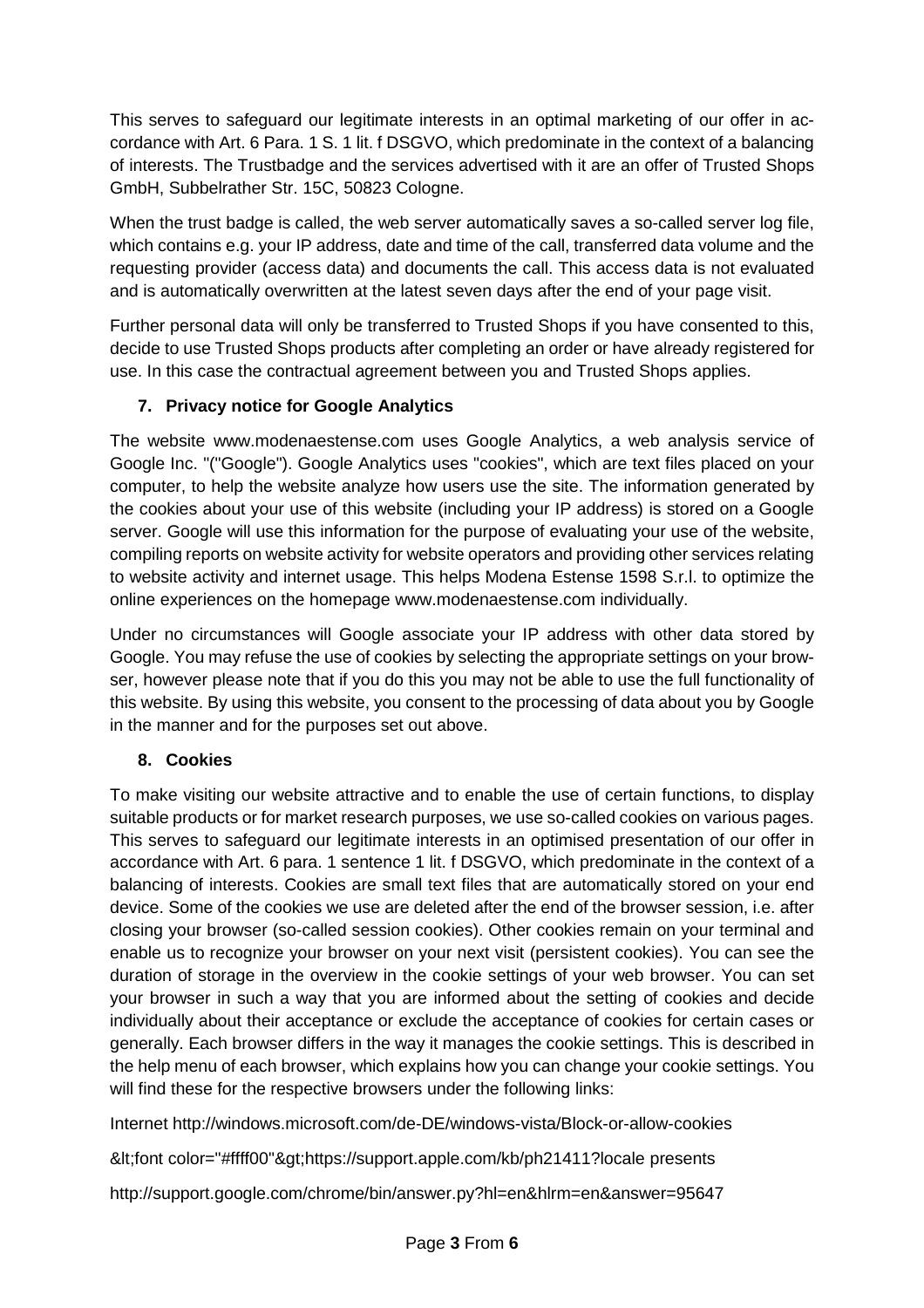Firefox™ https://support.mozilla.org/de/kb/cookies-erlauben-und-ablehnen

Opera™: http://help.opera.com/Windows/10.20/de/cookies.html

If cookies are not accepted, the functionality of our website may be restricted.

## **9. Social media plug-ins**

Use of social plugins from Facebook using the "2-click solution".

On our website so-called social plugins ("plugins") are used by social networks. In order to increase the protection of your data when you visit our website, the plug-ins are integrated into the site by means of a so-called "2-click solution". This integration ensures that no connection to the servers of the respective social network is established when a page of our website containing such plug-ins is called up. Only when you activate the plugins, your browser establishes a direct connection to the servers of the respective social network.

The content of the respective plugin is then transmitted directly to your browser and integrated into the page. By integrating the plugins, the providers receive the information that your browser has called up the corresponding page of our website, even if you do not have a profile with the corresponding provider or are not currently logged in. This information (including your IP address) is transmitted directly from your browser to a server of the respective provider (if applicable in the USA) and stored there. If you interact with the plugins, for example by pressing the "Like" or "Share" button, the corresponding information is also transmitted directly to a server of the providers and stored there. The information is also published on the social network and displayed to your contacts. This serves to safeguard our legitimate interests in an optimal marketing of our offer in accordance with Art. 6 Para. 1 S. 1 lit. f DSGVO, which predominate in the context of a balancing of interests.

The purpose and scope of the data collection and the further processing and use of the data by the providers as well as the possibility of contact and your rights and setting options in this regard to protect your privacy can be found in the data protection information of the providers:

<http://www.facebook.com/policy.php>

## **10. Sending evaluation reminders by e-mail**

Rating reminder by Trusted Shops

If you have given us your express consent to this during or after your order in accordance with Art. 6 Para. 1 S. 1 lit. a DSGVO, we will send your e-mail address to Trusted Shops GmbH, Subbelrather Str. 15c, 50823 Cologne (www.trustedshops.de) so that they can send you an evaluation reminder by e-mail.

This consent can be revoked at any time by sending a message to the contact option described below or directly to Trusted Shops.

## **11. Use of Google Fonts**

This website uses external fonts, Google Fonts. Google Fonts is a service of Google Inc. "("Google"). These web fonts are integrated by a server call, usually a Google server. This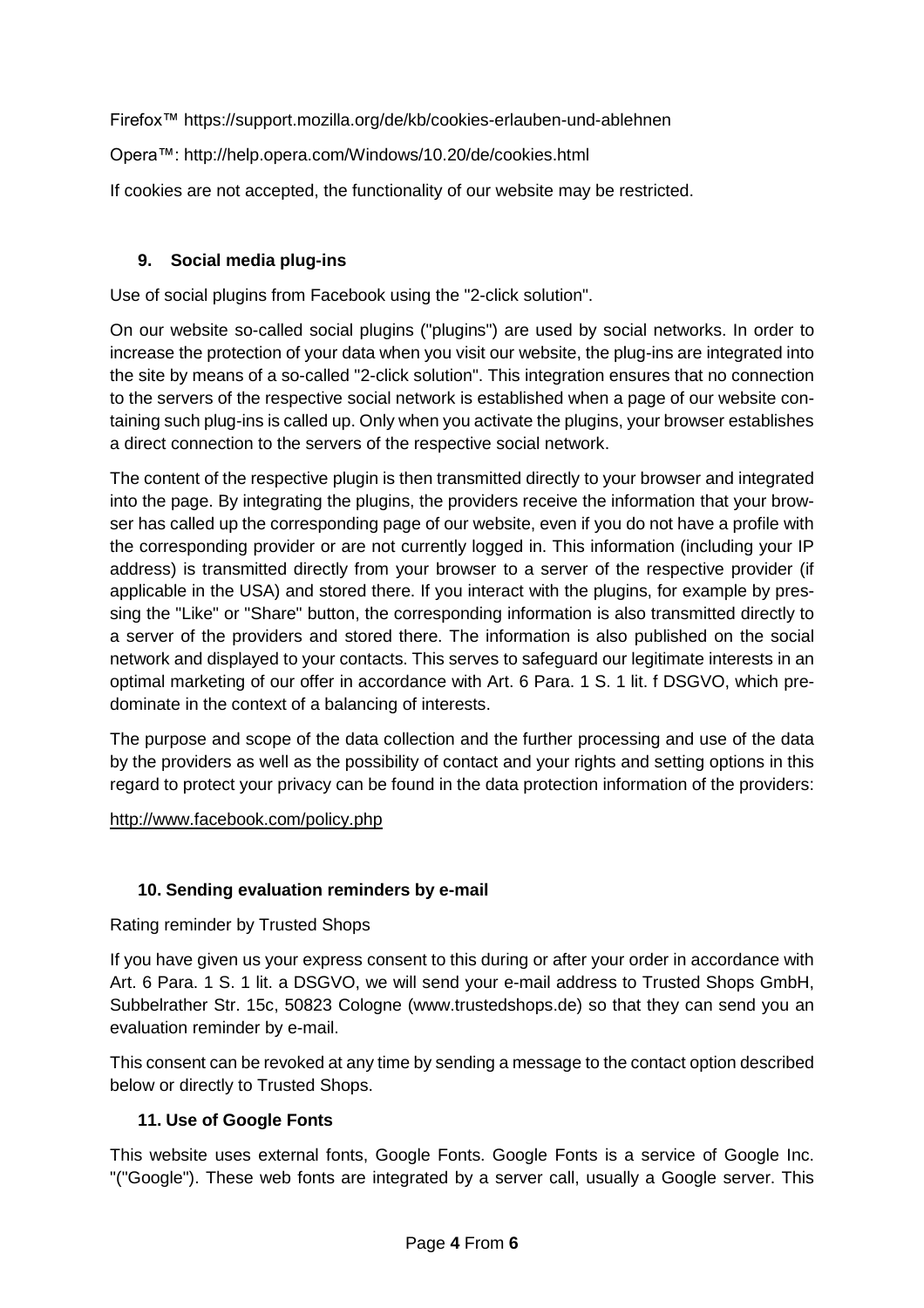transfers to the server which of our Internet pages you have visited. The IP address of the browser of the visitor's terminal device is also stored by Google.

### **12. Questions about the collection, processing or use of your personal data**

If you have any questions regarding the collection, processing or use of your personal data, information, correction, blocking or deletion of data or revocation of any consent given or objection to a specific use of data, please contact us:

Victoria Leichtfried (Deputy Data Protection Officer)

Piazza Roma 30

41121 Modena

+436215885040

#### [service@modenaestense.com](mailto:service@modenaestense.com)

### **13. Right of objection**

Insofar as we process personal data as described above in order to protect our legitimate interests, which predominate within the scope of a balance of interests, you can object to this processing with effect for the future. If the data is processed for direct marketing purposes, you can exercise this right at any time as described above. If the processing takes place for other purposes, you are only entitled to a right of objection if there are reasons arising from your particular situation.

After exercising your right of objection, we will not process your personal data further for these purposes, unless we can prove compelling reasons worthy of protection for the processing, which outweigh your interests, rights and freedoms, or if the processing serves to assert, exercise or defend legal claims.

This does not apply if the processing is for direct marketing purposes. Then we will not process your personal data for this purpose.

### **14. Rights of the persons concerned**

"As a person concerned, you have the following rights:

- according to Art. 15 DSGVO the right to request information about your personal data processed by us to the extent described therein;

- in accordance with Art. 16 DSGVO the right to demand immediately the correction of incorrect or complete personal data stored by us;

- pursuant to Art. 17 DSGVO the right to request the deletion of your personal data stored with us, unless further processing

- to exercise freedom of expression and information;
- for the fulfilment of a legal obligation;
- on grounds of public interest or public interest
- for asserting, exercising or defending legal claims

is required;